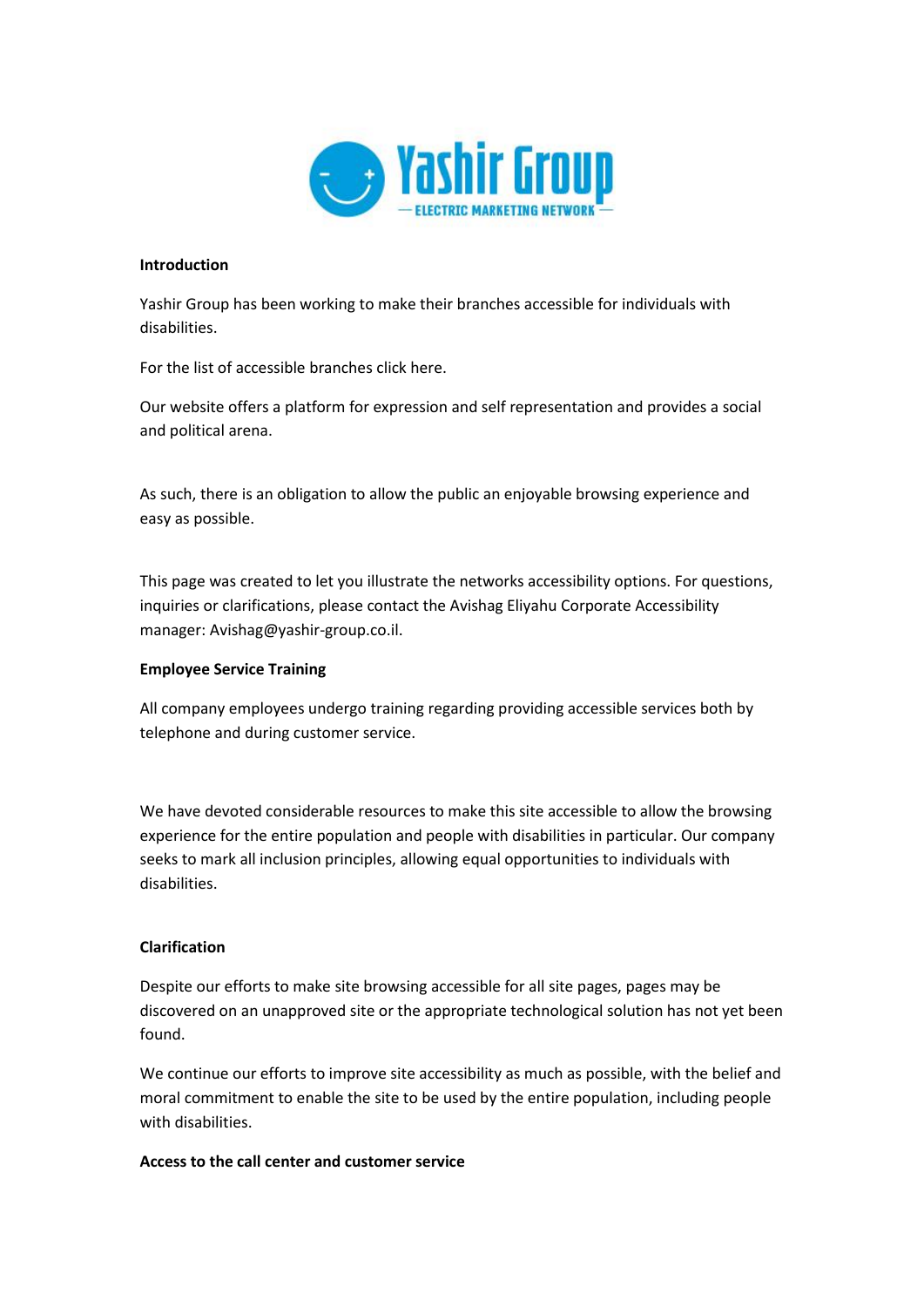The phone in the call center is accessed, the recordings are slow and without background music.

For contact, call 073-2323900 extension 105. If you need an alternative means of communication for the telephone, you can also contact us via email: info.center@yashirgroup.co.il.

In your inquiry, please specify an order number, date of purchase and how you would like the service representative to contact you.

### **Accessibility of distribution service**

The company's drivers are committed to meeting all accessibility requirements and have undergone accessible service training. At the request of a customer, the following accessibility adjustments will be provided in the distribution service:

SMS to the customer before the driver arrives at the destination.

### **Contact us**

If you have any questions, we will be glad to receive your suggestions and help:

Email: info.center@yashir-group.co.il

Phone: 073-2323900

#### **How the site access works**

The site has an accessible menu. Clicking the menu opens the access buttons. After selecting a topic in the menu, wait for the page to load. For details on accessing the site, click the Accessibility link on the site

## **Using the accessibility component:**

This site, which is embedded plug-access component of the enable company specializing in Web accessibility.

The plugin works according to Israeli Standard 5568 AA level. Extension is subject to the conditions of use of the manufacturer. The use and application warranty applies to the site with the site and / or any of its representatives including the content presented on the site subject to the use of the software.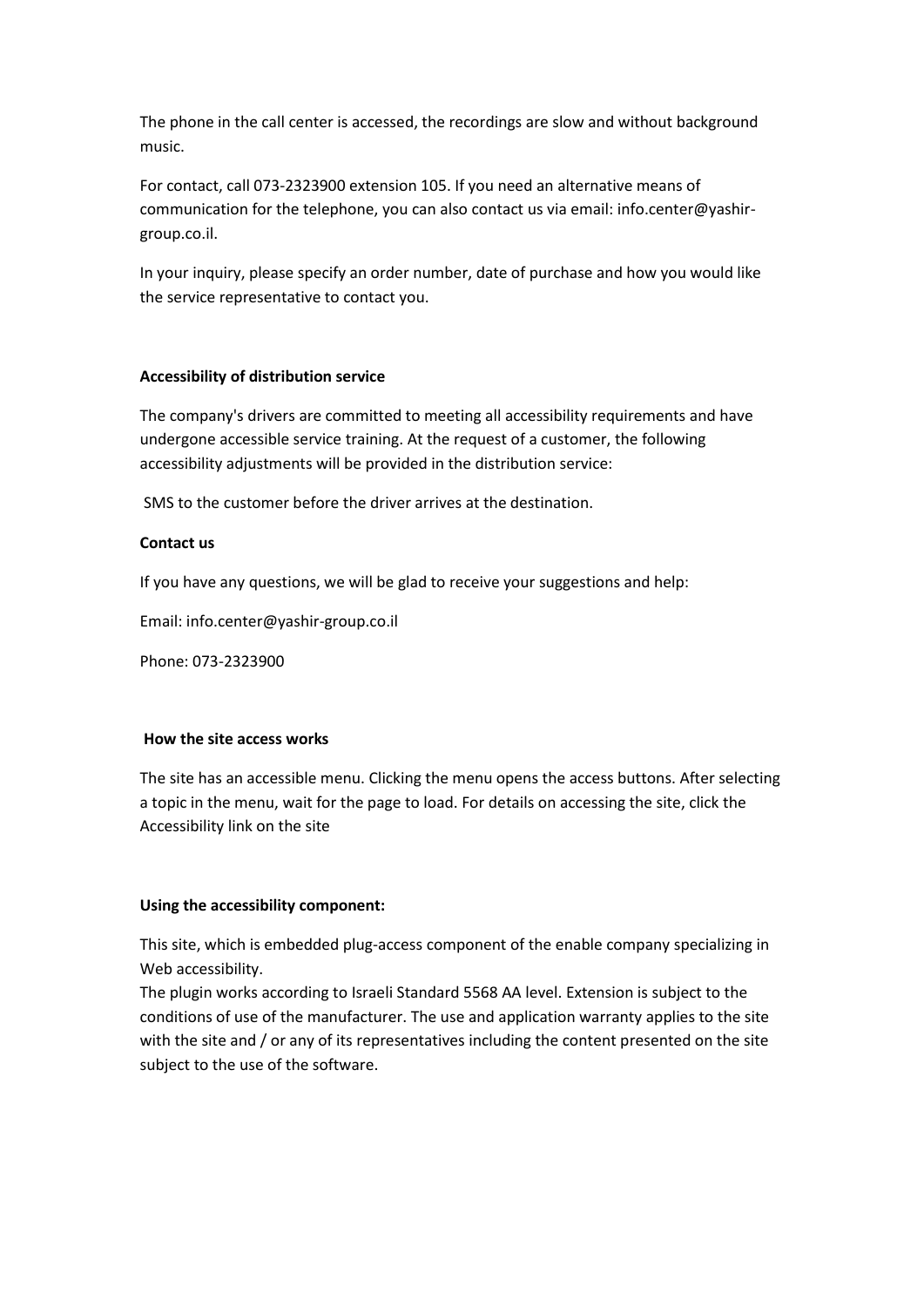#### **User Guide Menu:**

Matching button website and site tags for assistive devices and technologies for the disabled

Enable button with keyboard navigation between site links

Disable button flashes and / or moving elements on the screen

Enable button black and white monochrome mode for colorblind

Button sepia (brownish tint)

High contrast change button

Black and yellow button

Reverse colors button

Button for highlighting clearly the title tags to appear on the site

Button that clearly emphasizes the links from the site

Button displays the alternative description of all the images appearing on mouseover

Permanent displays a button description of the images on the site

Cancel button Use a readable font

Button for Increase font size on the site

Button reducing the font size on site

All maximize button display approximately 200%

Any reduction button display up to 70%

Increasing mouse button

Increasing mouse button and change its color to black

Button for Reading Mode Site

Button displays the accessibility statement

Reset button eliminates accessibility

button access to Send Feedback

Button for change the language bar in accordance with the Declaration of accessibility

# **Accessibility bar has two types of growing, but if you want to increase more letters you can use the following keyboard functions:**